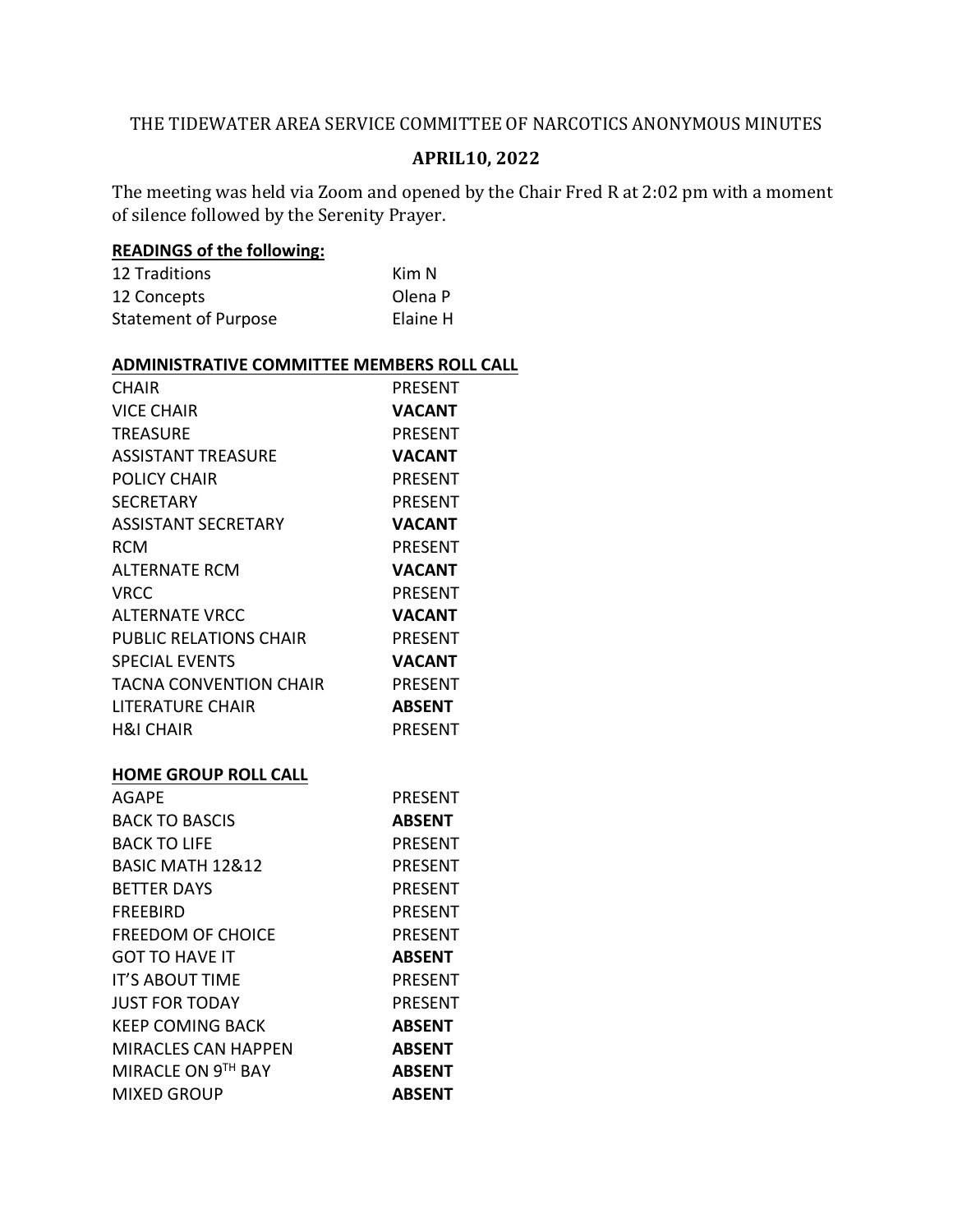| <b>MONDAY NIGHT CANDLELIGHT</b>  | <b>PRESENT</b> |              |
|----------------------------------|----------------|--------------|
| <b>MORNING MEDITATION</b>        | <b>ABSENT</b>  |              |
| <b>MORNING MEDITATION (ZOOM)</b> | <b>PRESENT</b> | (LITERATURE) |
| NEW BEGINNINGS                   | <b>ABSENT</b>  |              |
| NEW PHASE IV                     | <b>PRESENT</b> |              |
| <b>OVER AND BEYOND</b>           | <b>PRESENT</b> |              |
| <b>RELATIONS IN RECOVERY</b>     | <b>ABSENT</b>  |              |
| <b>RAW RECOVERY</b>              | <b>PRESENT</b> |              |
| <b>RECOVERY ON THE HILL</b>      | <b>PRESENT</b> |              |
| <b>SHARING THE HOPE</b>          | <b>PRESENT</b> |              |
| SPIRITUAL AWAKENING              | <b>ABSENT</b>  |              |
| <b>STRAIGHT AHEAD</b>            | <b>PRESENT</b> |              |
| <b>SURRENDER AND RECOVER</b>     | <b>ABSENT</b>  |              |
| <b>SURRENDER TO LIVE</b>         | <b>PRESENT</b> |              |
| THE POINT OF FREEDOM             | <b>ABSENT</b>  |              |
| <b>WE CAN CHANGE</b>             | <b>PRESENT</b> |              |
| <b>WECOVERY</b>                  | <b>PRESENT</b> |              |
| WE NEED A MEETING                | <b>PRESENT</b> |              |

## **QUORUM WAS ESTABLISHED/18 GROUPS TO START THE MEETING/20 GROUPS TOTAL**

| NEW GSR's - | <b>Edward S</b> | <b>Straight Ahead</b> |  |
|-------------|-----------------|-----------------------|--|
|             | Amber O         | Surrender to Live     |  |
|             | <b>Chris C</b>  | <b>WECOVERY</b>       |  |

### **OPEN FORUM:**

| Rudolph      | 17 years | May $14th$ | <b>Surrender To Live</b>             |
|--------------|----------|------------|--------------------------------------|
| Constantine  | 3 years  | May $18th$ | <b>Straight Ahead</b>                |
| <b>Cat P</b> | 4 years  | May $28th$ | <b>Morning Meditation Literature</b> |

### **FACE TO FACE MEETINGS:**

| <b>Back to Life</b>              | <b>Needs support</b> |
|----------------------------------|----------------------|
| <b>New Phase IV</b>              | Needs support        |
| <b>Relationships in Recovery</b> | <b>Needs support</b> |

APPROVAL OF LAST MONTH'S MINUTES: Motion made by Olena P /2<sup>nd</sup> by Gus G 18 YAYS/0 NAYS/1 ABSTENTIONS

**NEW MEETINGS: Surrender To Live / WECOVERY**

## **ADMINISTRATIVE REPORTS/QUESTIONS/DISCUSSION:**

| <b>CHAIR</b>              | ATTACHED      |
|---------------------------|---------------|
| VICE CHAIR                | <b>VACANT</b> |
| <b>TREASURE</b>           | ATTACHED      |
| <b>ASSISTANT TREASURE</b> | VACANT        |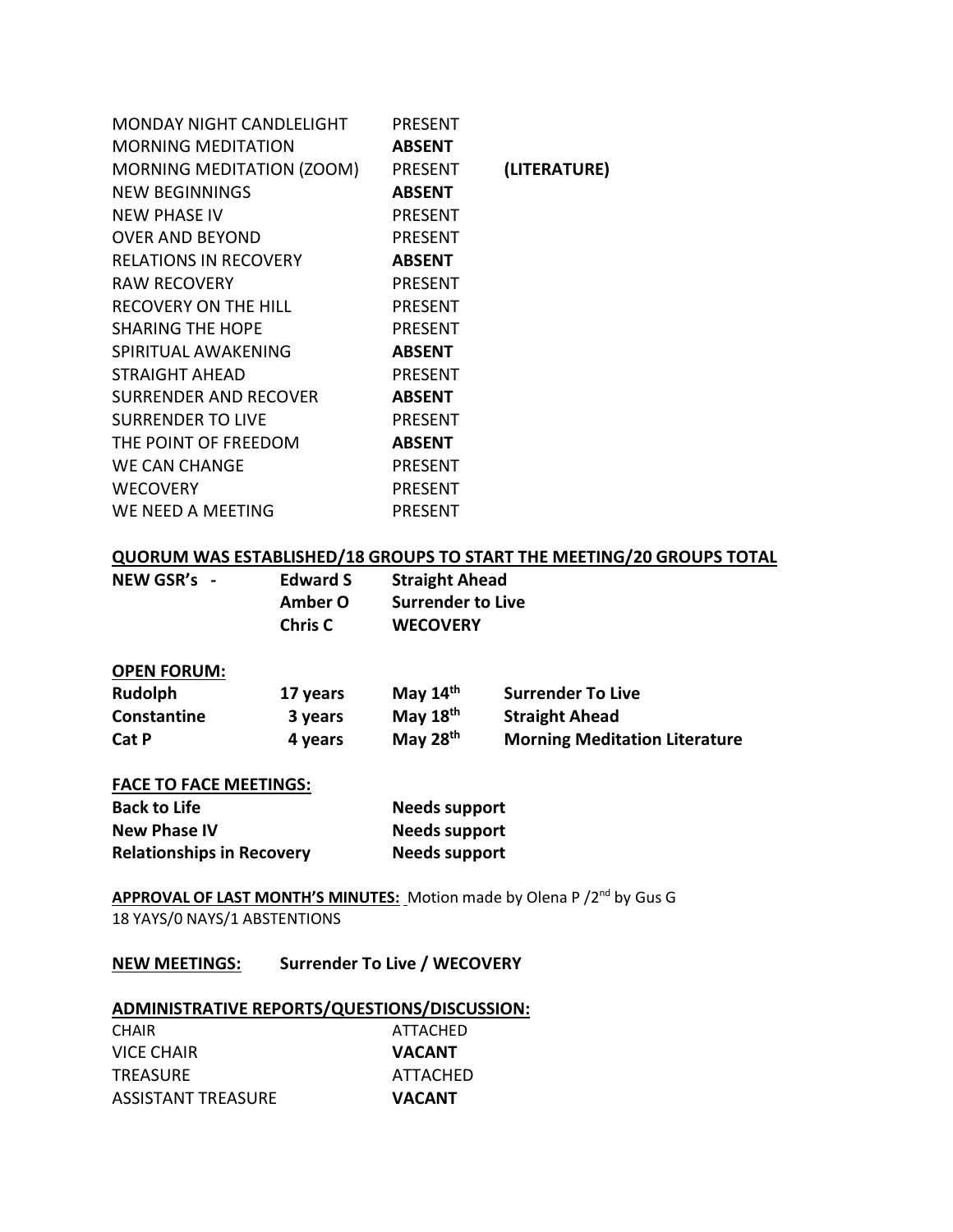| POLICY CHAIR                 | <b>ATTACHED</b>  |
|------------------------------|------------------|
| SECRETARY                    | VERBAL           |
| ASSISTANT SECRETARY          | <b>VACANT</b>    |
| RCM                          | <b>ATTACHED</b>  |
| ALTERNATE RCM                | <b>VACANT</b>    |
| VRCC                         | <b>VERBAL</b>    |
| LITERATURE CHAIR             | <b>NO REPORT</b> |
| VICE LITERATURE CHAIR        | <b>VACANT</b>    |
| <b>PUBLIC RELATIONS (PR)</b> | <b>ATTACHED</b>  |
| <b>SPECIAL EVENTS</b>        | <b>VACANT</b>    |
| CONVENTION CHAIR             | <b>NO REPORT</b> |
| 88 H                         | <b>ATTACHED</b>  |
| ALB BUILDIERA                | ARPLI RAAITI.    |

**OLD BUSINESS OPEN POSITIONS ie.,**

**VICE CHAIR ASSISTANT TREASURE ASSISTANT SECRETARY ALTERNATE RCM ALTERNATE VRCC ASSISTANT VICE LITERATURE CHAIR SPECIAL EVENTS**

## **NEW BUSINESS:**

**Open commitments: Drug Court, Salvation Army and Norfolk City Jail 12:30-1:30 every other Thursday. July 9, 2022 Learning Day 11-4 pm Free Mason Baptist Church Food and Refreshments GSR vote to return to face to face meeting for Area Motion made by David A/2nd by Jen J 5 Yays/10 Nays/1 Abstention**

**MOTIONS: NONE**

**POINT OF INFORMATION:** Please send back to Home Groups, the need for support and information about all vacant service positions at Area! Nominations for standing positions only.

**MEETING MOTION TO CLOSE:** Jen J/2nd by Fred R 15 Yays/0 Nays/ 0 Abstentions

## **MEETING CLOSED WITH THE SERENITY PRAYER:** Fred R

**In Loving Service Charmaine B/tascna123@outlook.com**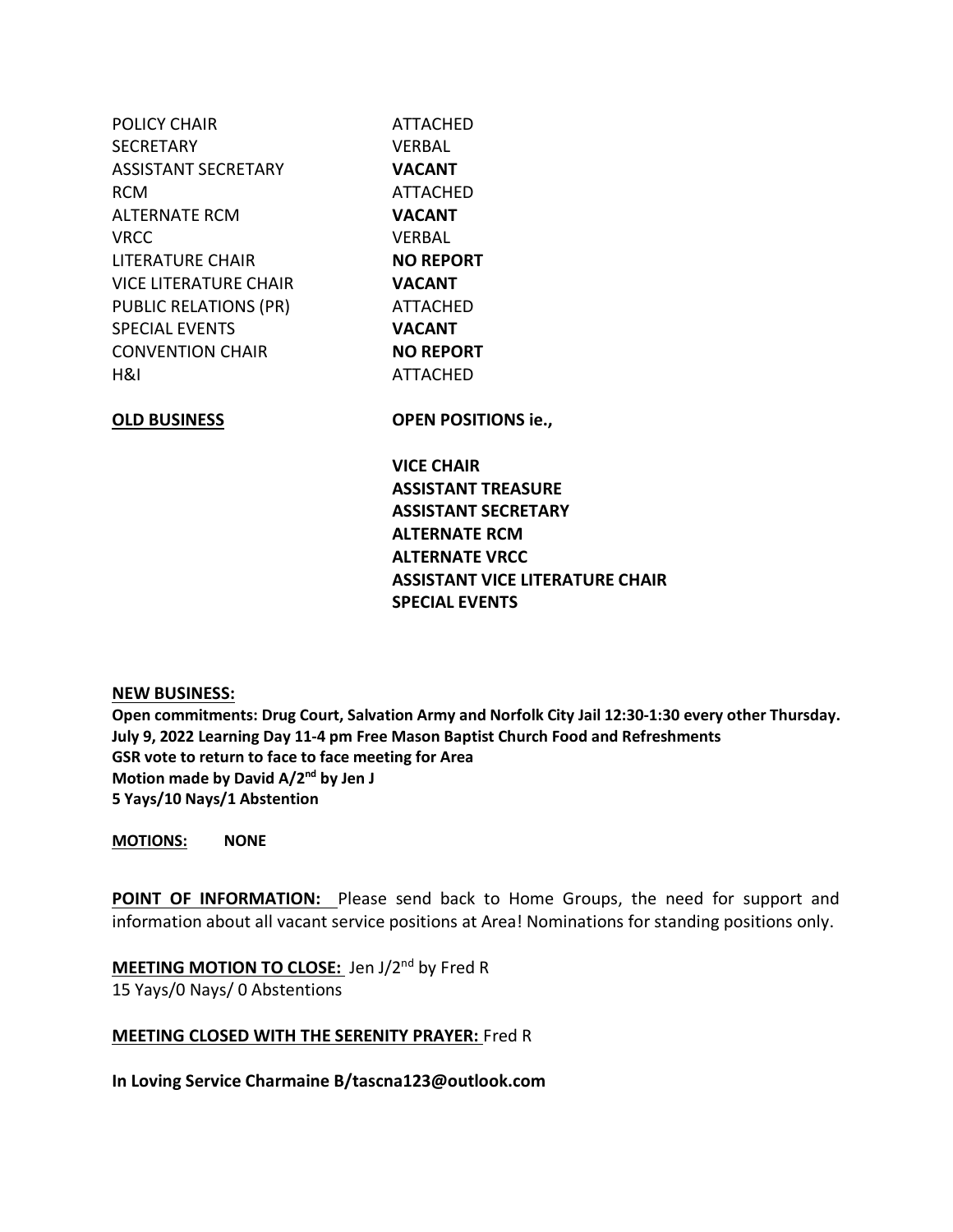## TASCNA

## Chairperson's report

#### **April 10, 2022**

**Good afternoon family, I called one of the contacts at Norview United Methodist Church, and talked to him about their wifi, he said they have the same wifi service now, as they did when we were meeting there. I located the TASCNA Budget Form, both on Excel, & Word, & sent it to Charmaine to send out with the minutes. It is for the GSR's to review, and for the subcommittee chairperson's to write in what they think their budget needs to be, & so we can have a Budget Committee meeting at some point, get it to the GSR's to approve or not, so we can hopefully get it into our Policy. Of course there are a few changes that will need to be made to it as a couple things such as IPAGE have changed to other companies.** 

**In loving service,**

**Fred R.**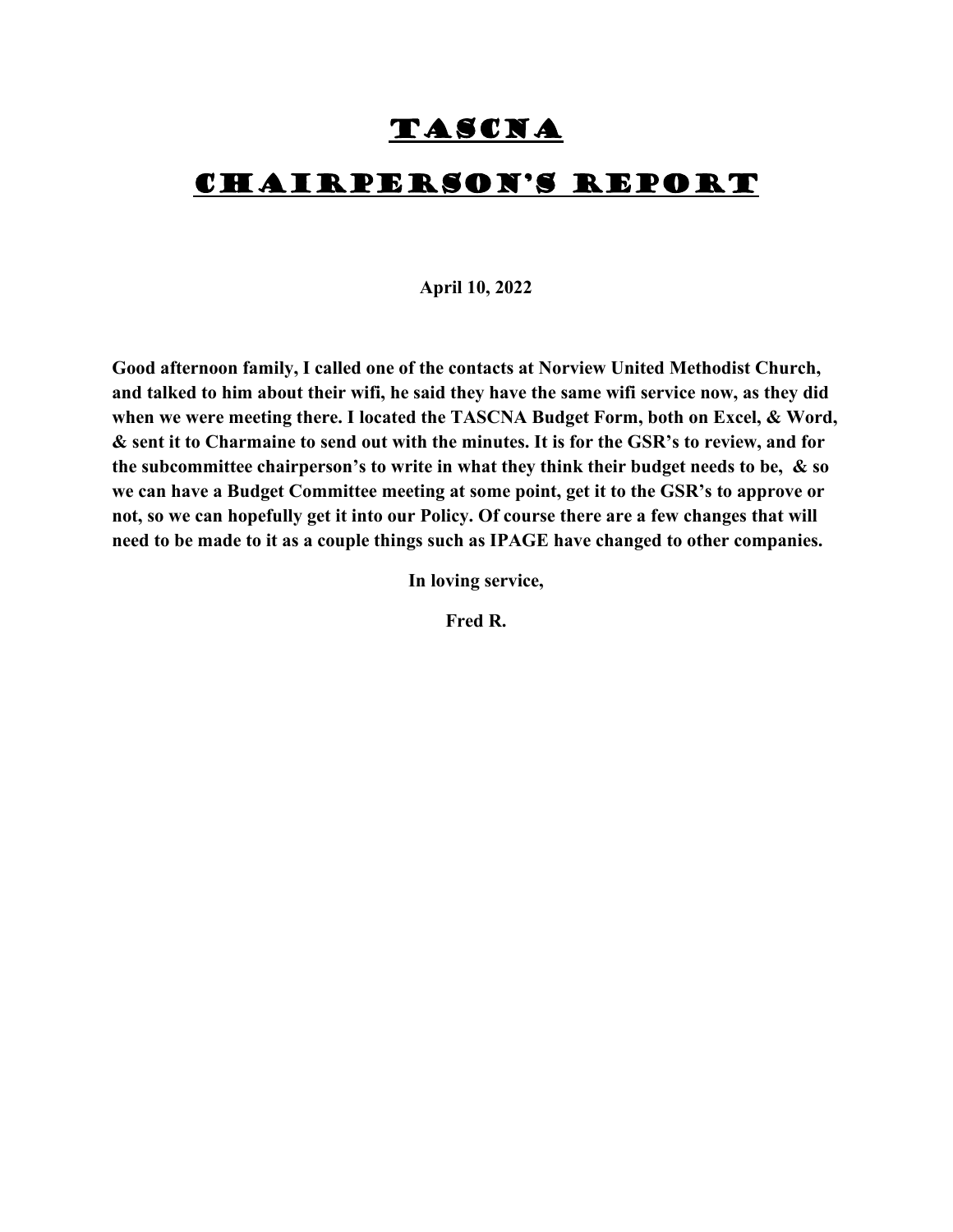## Tascna treasury

|                                               |             | Date $- 04/10/2022$             |
|-----------------------------------------------|-------------|---------------------------------|
| <b>Opening Balance -</b>                      | \$5763.39   | <b>Notes:</b>                   |
|                                               |             | Check #1595 \$120.00            |
|                                               |             | cleared                         |
| <b>Home Group Donations -</b>                 | \$348.60    |                                 |
| Literature Sales-                             | \$2155.55   |                                 |
| <b>Sub-Committee Donations-</b>               | \$          |                                 |
| Reimbursements-                               | \$          |                                 |
| Other $-$                                     | \$          |                                 |
| Total Income -                                | \$2504.15   |                                 |
| <b>Expenses:</b>                              |             |                                 |
| Rent (NUMC) –                                 | \$          |                                 |
| <b>TASCNA Printing -</b>                      | \$          |                                 |
| Free State -                                  | \$1803.80   |                                 |
| <b>Post Master -</b>                          | \$          |                                 |
| Chair - Fred R.                               | \$          |                                 |
| Vice-Chair-                                   | \$          |                                 |
| Treasurer - Chris M.                          | \$          |                                 |
| Vice-Treasurer-                               | \$          |                                 |
| Secretary – Charmaine B.                      | \$          |                                 |
| Policy $-$                                    | \$          |                                 |
| <b>RCM</b> – Roland C.                        | \$          |                                 |
| VRCC - Chris P.                               | \$          |                                 |
| <b>Public Relations - Sam D.</b>              | \$120.00    | Anne reimburstment Web page     |
| Literature – Pasty C.                         | \$          |                                 |
| <b>Special Events -</b>                       | \$          |                                 |
| $H & I -$ Elaine H.                           | \$          |                                 |
| <b>CARNA Donations-</b>                       | \$          |                                 |
| $USPS -$                                      | \$          |                                 |
| <b>Bank of America</b>                        | \$          | <b>Automatic Payment</b>        |
| Dex Media –                                   | \$          |                                 |
| Twillio-                                      | \$11.27     | <b>Automatic Payment</b>        |
| Zoom                                          | \$31.48     | <b>Automatic Payment</b>        |
| EIG*iPage -                                   | \$          | <b>Annual Automatic Payment</b> |
| Total Expenses -                              | \$1966.55   |                                 |
|                                               |             |                                 |
| Balance -                                     | \$6300.99   |                                 |
| (Total expenses subtracted from total income) |             |                                 |
| <b>Prudent Reserve-</b>                       | \$(4000.00) |                                 |
| <b>True Balance Total -</b>                   | \$1763.39   |                                 |
|                                               |             | (1)                             |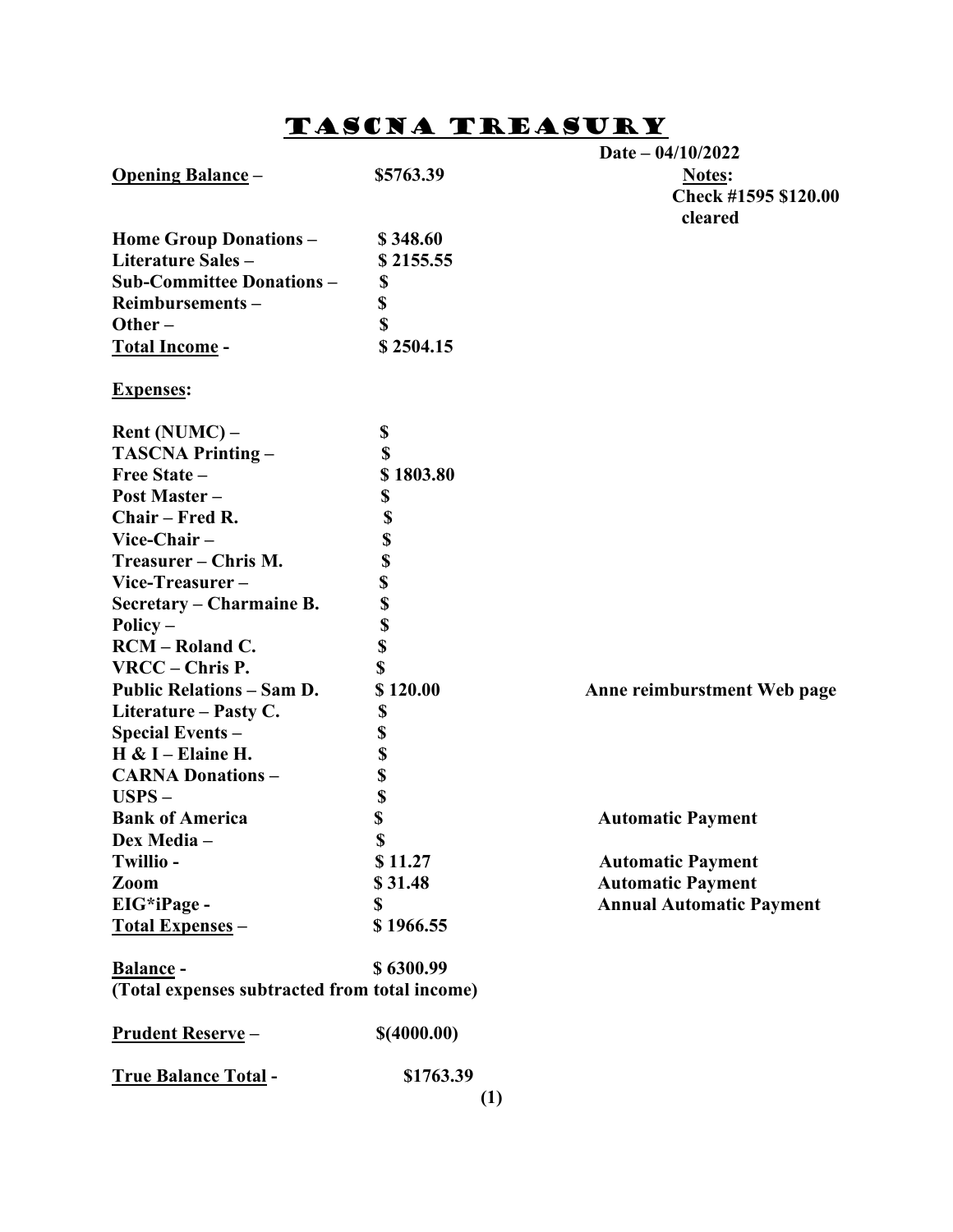**Home Group Donations For: 03/13/2022**

**New Phase 4 - \$35.00** / Back to Basics – \$50.00<br> **Share the Hope - \$40.60** / Freebird - \$42.00 **Share the Hope - \$40.60 / Freebird - \$42.00 Over and Beyond - \$90.00 Morning meditation Literature - \$91.00**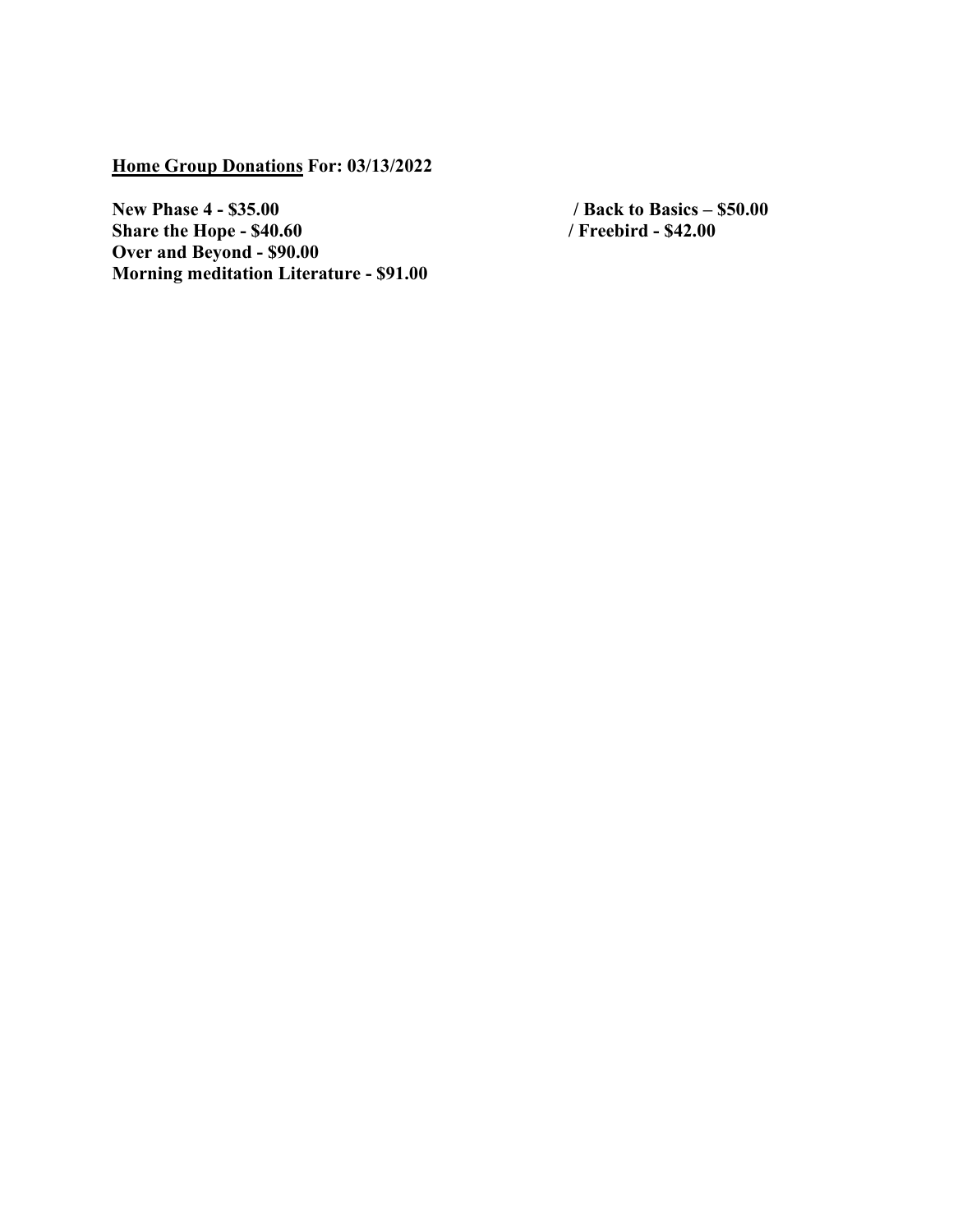## **April 10, 2022**

### **Hello family,**

**I would like to set up a time for Policy to meet on the Second Saturday of every month at 3 pm after the PR Sub-Committee meeting to discuss the information I have received from Fred R, and Roland C. to go through the current policy through line by line, investigate the old policy changes that were approved and were amended and the policy changes that were approved but never amended. I believe it is vital to identify the approved changes but not edited in the policy manual. I will also be investigating at the Policy Sub Committee meetings the spelling and grammatical errors that represent unclear communication within the policy manual. It is imperative that plan language is used to clarify the intent of policy so that everyone can understand the policy meaning. When we are finished with all the amendments, revisions, and additions from the Policy Sub-committee I hope we get approval to add links to the index that allow for a faster and more accurate search and reference for policy review clarification from the area body and GSR's. I appreciate your patience and understanding, and I thank you for letting me serve.**

**In loving service,**

**Becky B**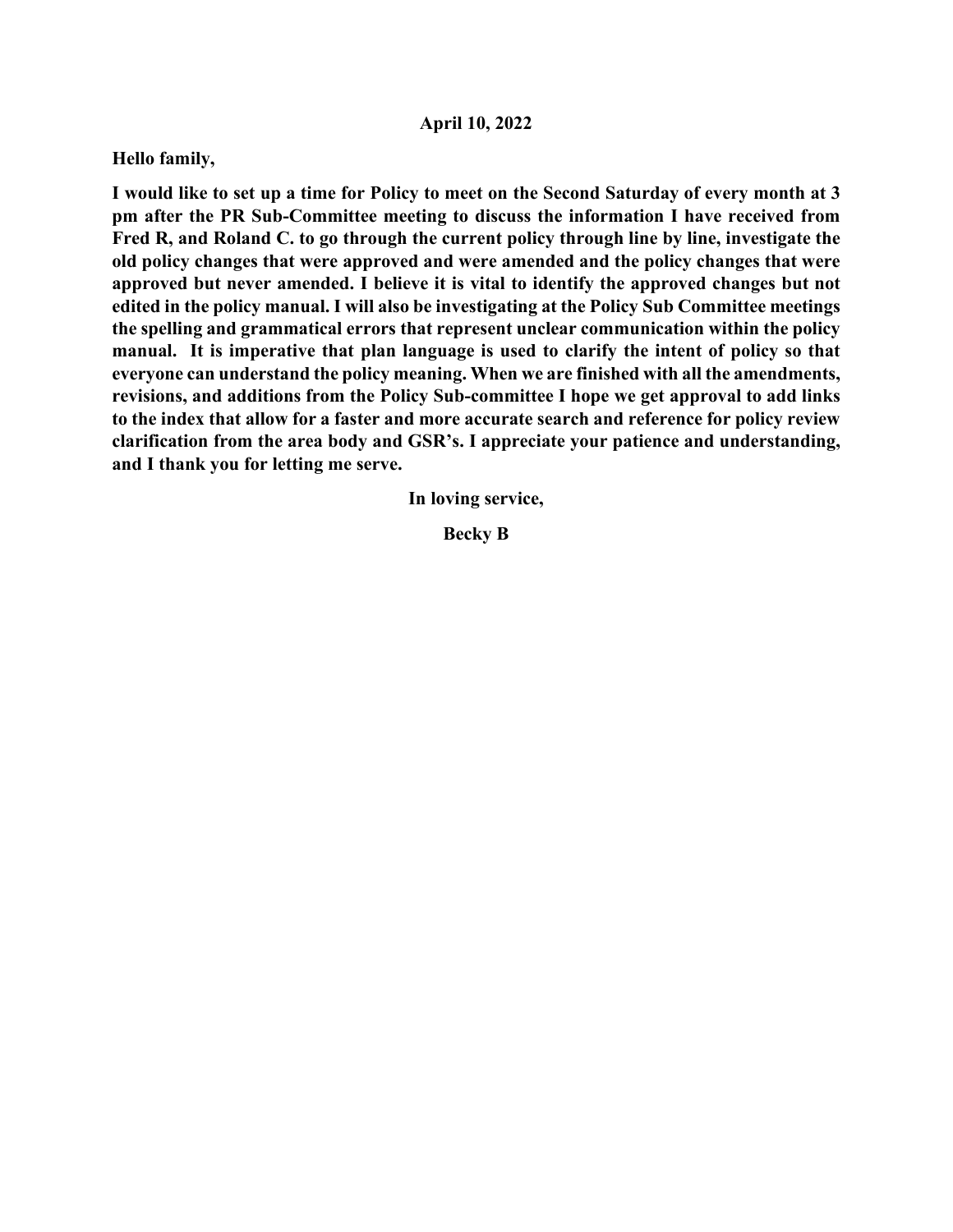#### RCM Report

### Hi Family

Don't forget this Saturday the 16<sup>th</sup> is the zoom GSR assembly on the [www.car-na.org](http://www.car-na.org/) website. The meeting will officially open at 10 am to 11:15 with reports from the executive body then 11:15-noon CAR/CAT Motion Discussion. From 12-1 lunch then 1pm – 2pm encouraging Service / making service attractive. 2:15 to 3:15 Mentorship in Service then 3;30 to 4 updates and wrap up. The CAR/CAT tally sheets are available under the Regional Delegate tab in the for our members section. Groups that have already taken their CAR/CAT Tally votes can register their results on the CAR-Na website now thru 4-23- 22 when our Delegates will be tallying the results for the upcoming interim WSC. I will be attending the official regional meeting Sunday 4-17-2022.

ILS

Roland C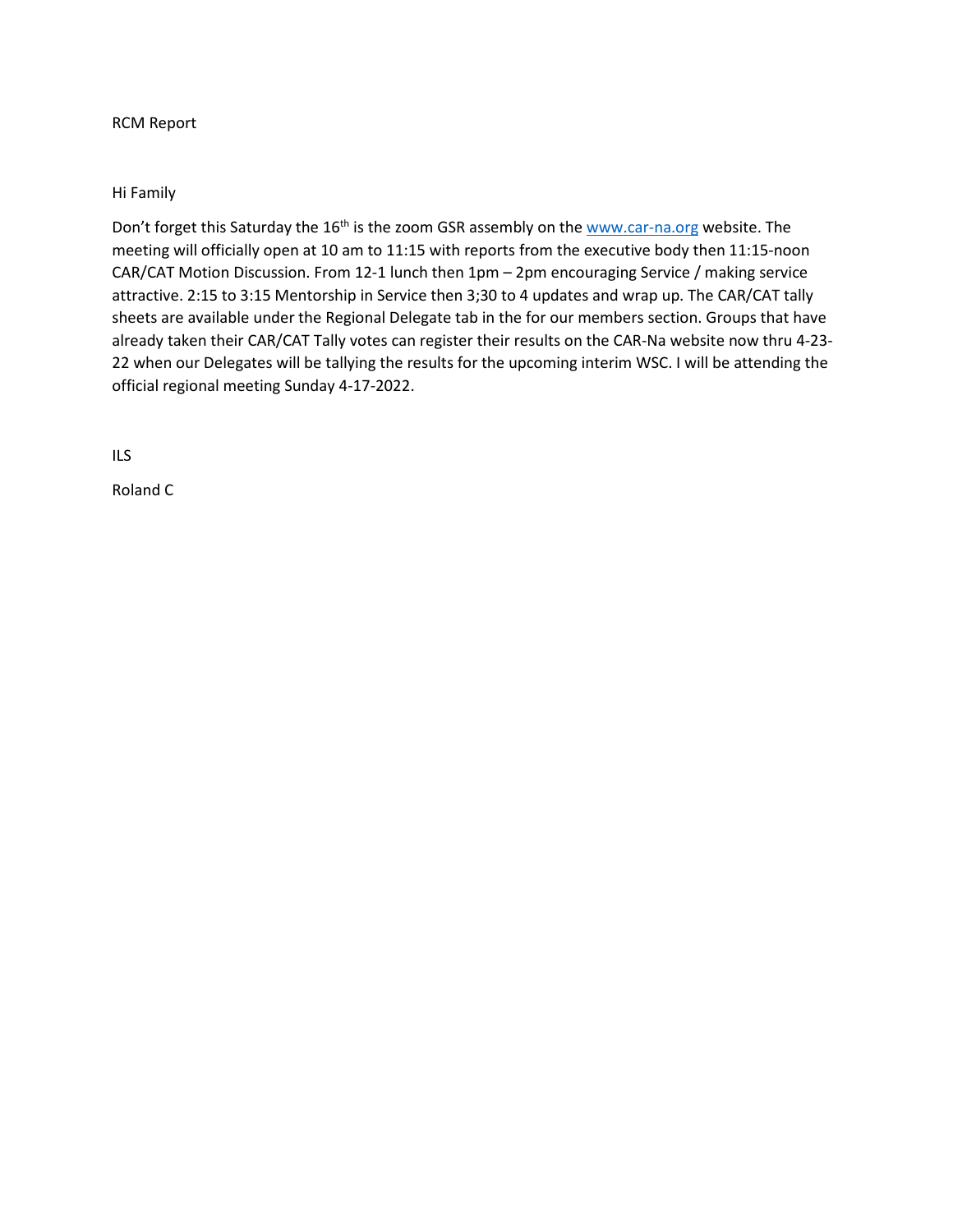The Central Atlantic Region of Narcotics Anonymous



Saturday April 16, 2022 • https://us02web.zoom.us/j/828898368

Call In: 646 558 8656 Zoom ID: 828 898 368

Our GSR Assembly is where Group Service Representatives (GSR's) and all others throughout our region come together. We hear reports from our Regional Trusted Servants, Continue our Planning process and (in an off conference year) have training, mentoring and best practices presentations. All times Eastern Daylight Savings

## Hope to see everyone there!!

10:00 am - 11:15 am Reports from Executive body (10 minutes per policy) 11:15 am - 12:00 pm CAR/CAT Motion Discussion 12:00 pm - 1:00 pm Lunch 1:00 pm - 2:00pm Encouraging Service/Making Service Attractive 2:00-2:15 pm Break 2:15pm - 3:15 pm Mentorship in Service 3:15pm - 3:30 pm Break 3:30pm - 3:45 pm Updates 3:45pm - 4:00 pm Wrap up

> For More Information Contact Regional Delegate Randy D. (540)-327-3335 Regional Alternate Sherry V. (304) 261-040 Regional Atlternate 2 David H. (312) 545-5114 Email: carnadelegateteam@car-na.org

 $\overline{\phantom{a}}$ 

regional service conference 10:00 am sunday april 17, 2022- 2014th rsc

https://us02web.zoom.us/j/828898368 time slots may vary slightly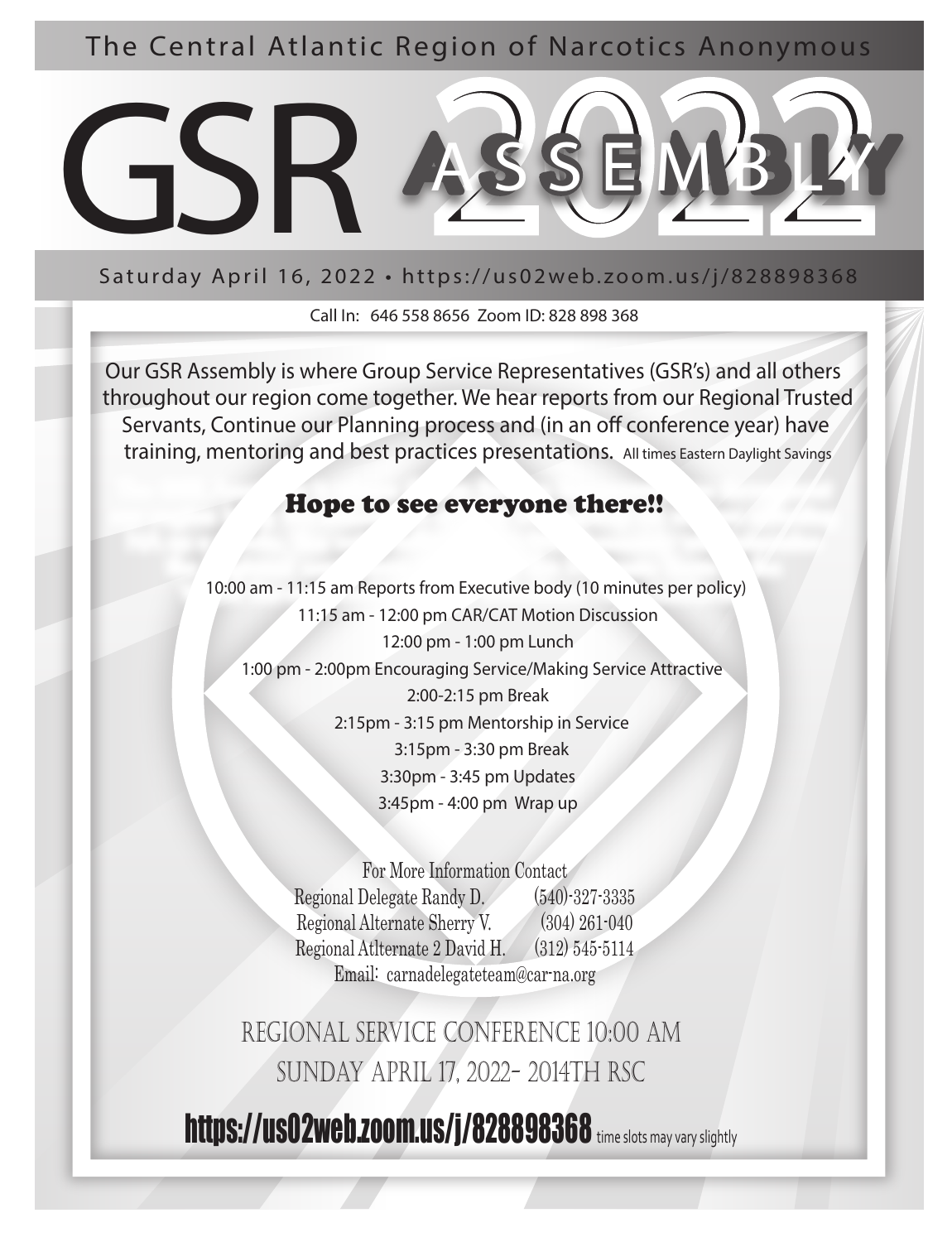**Report for TASNA from Public Relation** 

**Date 4/23/22**

PR has been able to meet virtually during April. The subcommittee meets every 2<sup>nd</sup> Sat at 1:00. During **the meet PR held a workshop on the second concept during Feb. Sat Jun 11 during the subcommittee meeting. Also discuss during the meet Ann will be conducting BMLT training Location Services Training. PR reginal subcommittee meeting meets every other month. The reginal subcommittee with be held May 21. The phoneline is running smoothly and PR has been able regularly update meeting lists. Also was discuss sending minutes to be place on the webpage. In loving services Sam D**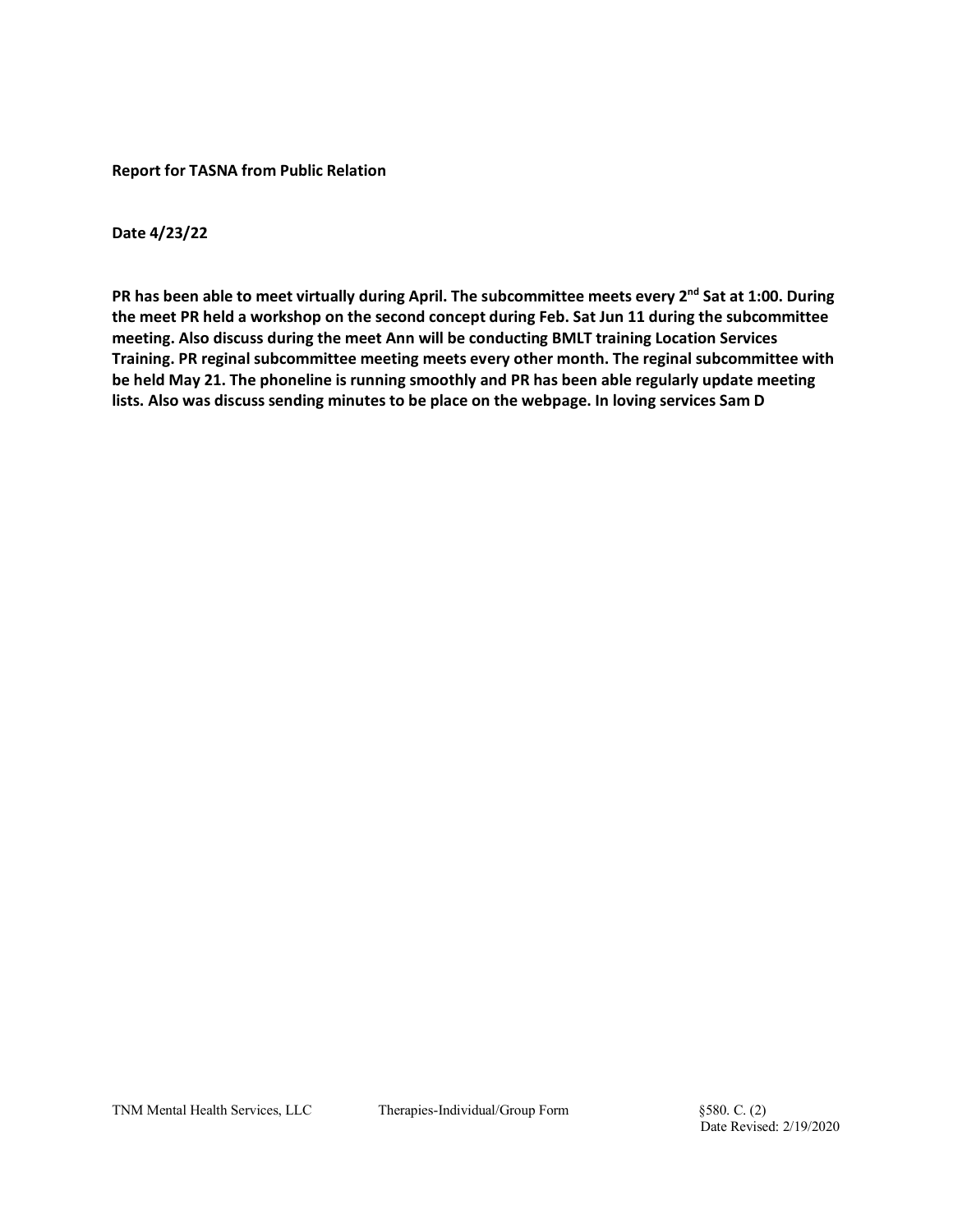

# *30th Annual Unity Day Picnic*

Hosted by: The HOW Group & Living the Program Group

Sunday June 6, 2021 11 am until 4 pm

Bayville Farms Park Shelter #3 Virginia Beach

## **Free**

Food Fun and Fellowship Volleyball and Basketball